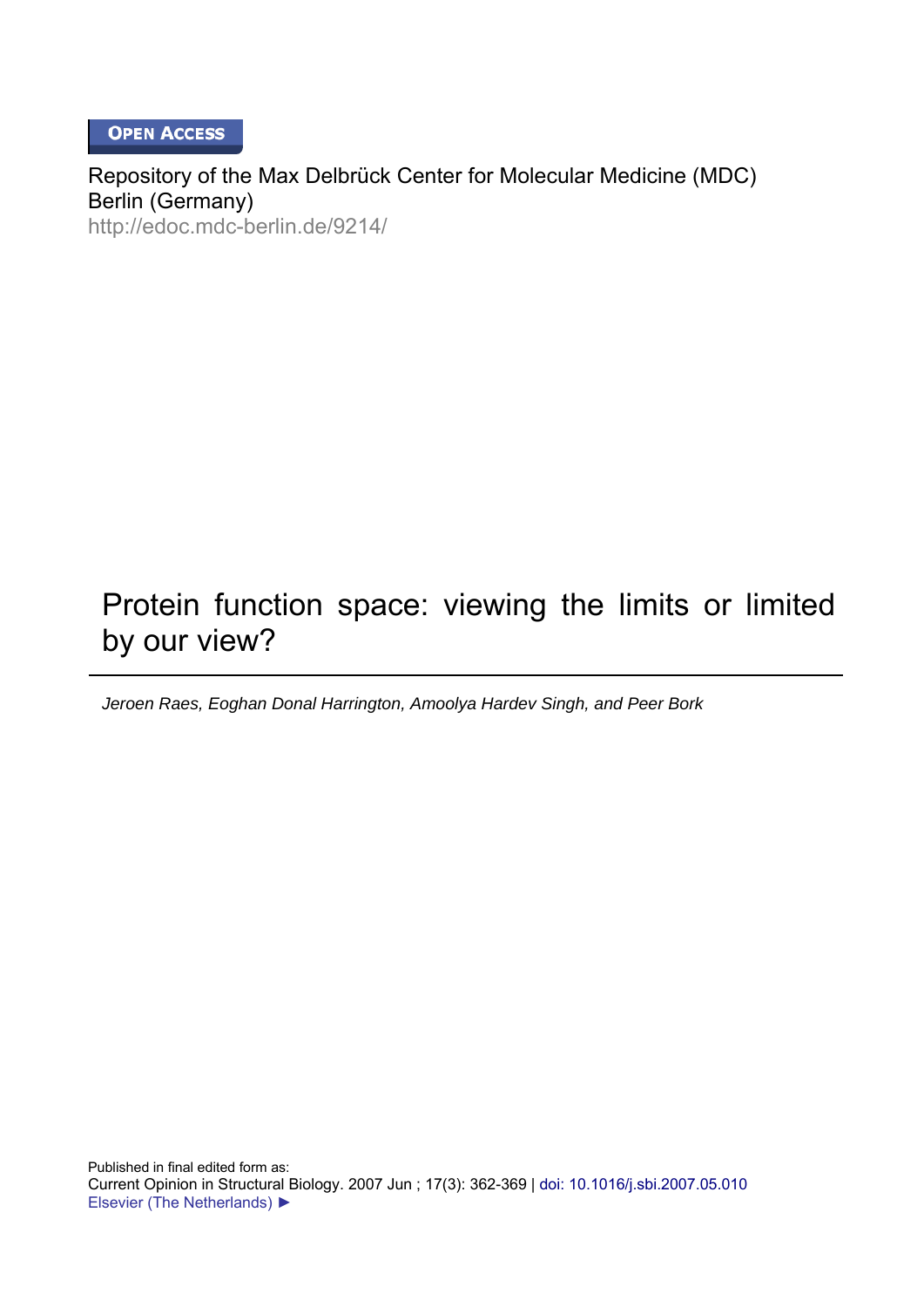## Protein function space: viewing the limits or limited by our view?

 $J$ eroen Raes $^1$ , Eoghan Donal Harrington $^1$ , Amoolya Hardev Singh $^1$ , and Peer Bork $^1$ 

<sup>1</sup> European Molecular Biology Laboratory, Meyerhofstrasse 1, D-69117 Heidelberg, Germany

**ABSTRACT |** Given that the number of protein functions on earth is finite, the rapid expansion of biological knowledge and the concomitant exponential increase in the number of protein sequences should, at some point, enable the estimation of the limits of protein function space. The functional coverage of protein sequences can be investigated using computational methods, especially given the massive amount of data being generated by large-scale environmental sequencing (metagenomics). In completely sequenced genomes, the fraction of proteins to which at least some functional features can be assigned has recently risen to as much as ~85%. Although this fraction is more uncertain in metagenomics surveys, because of environmental complexities and differences in analysis protocols, our global knowledge of protein functions still appears to be considerable. However, when we consider protein families, continued sequencing seems to yield an ever-increasing number of novel families. Until we reconcile these two views, the limits of protein space will remain obscured.

### **Introduction**

Biological function is an abstract term that can be applied to different scales — from biomolecules via cells to species and large ecosystems [1]. Although biologists are comfortable talking about the concept of function, we often struggle when it comes to quantifying it. This is partly due to our limited understanding of the underlying biological processes, which prevents us from creating a semantic framework to describe our findings. In addition, a full description of biological function has to take into account both its temporal and its spatial aspects; this has been historically hampered by the lack of adequate data [1]. Today, the most important agents of biological function — proteins — are being catalogued on a variety of scales, from macromolecular complexes at the subcellular level (e.g. [2]) to complete organisms (e.g. [3,4]) and, more recently, even entire ecosystems [5]. Therefore, we can begin to investigate how complete our understanding of protein-based biological function is.

It is generally accepted that the molecular functions or cellular roles of proteins can be described as 'known' if they can be assigned some putative function based on established classification schemes [6,7]. However, the actual fraction of possible assignments has been controversial since the first large genomic sequences became available. Early examples of such discrepancies include the analyses of the first chromosome, yeast chromosome 3 ([8] versus [9]), and the first completely sequenced bacterial genome, *Haemophilus influenzae* ([10] versus [11]). The fraction of possible assignments depends significantly on the operational definition of function, on the sources of information used to infer function, on the methods of annotation or inference used, and on the choice of parameters. Indeed, differences in the choice of parameters alone are likely to have caused the 30% difference in domain-level functional assignments for the human genome provided by the two sequencing consortia ([12] versus [13]) in 2001.

Despite these caveats, computational analysis of sequence data is probably still the most effective way to explore the dimensions of protein function space, since higher-order function is much less understood and quantifiable. As a result of various improvements in the speed, scalability and price of sequencing technology [14,15], the volume of sequence data has increased exponentially in the past 10–20 years [16] and will continue to do so. Although a variety of other large-scale

data augment our knowledge of protein function [3,4,17,18",19-22], their coverage remains considerably lower. For example, only 25–31% of human gene products are covered by determined or predicted protein structures [23], and it is estimated that only 10% of the human interactome has been documented (compared to 50% in yeast) [24• ]. The vast amount of available sequence information is complemented by the increased sensitivity of function prediction methods. Beyond classical homology-based methods [16,25,26], reliable functional information can be assigned using gene context-based approaches [27-29] and by integrating data from various sources [30-37,38• ]. Even though these computational function prediction techniques currently do not provide spatial and temporal aspects (although proofof-principle papers have been published [39-43]; see also [44], and Beltrao *et al.*, and Devos and Russell in this issue for reviews) and are purely descriptive, they do provide a first level of functional understanding. Therefore, we define a protein annotated this way as functionally characterizable.

Given this operational definition of function, here we will try to assess the completeness of protein function space using computational analysis of sequence data, scaling up from the model organism *Escherichia coli* via full genome sequences and complete environmental data sets.

#### **Function prediction in the model organism**  *E. coli***: do we know all of it already?**

In 2003, the fraction of proteins in the *E. coli* proteome with functional assignments had steadily increased (using both homology- and context-based approaches) to about 70% [45]. The same analysis repeated today reveals that more than 80% of *E. coli* proteins have orthologs with known functions (e.g. functionally classified clusters of orthologous groups [COGs] [46] or functionally annotated in the KEGG [47] or Uniref [48] databases; Fig.1). Moreover, when gene neighborhood, the most powerful gene context method for prokaryotes [45], is also taken into account, functions can be reliably predicted for as many as 85% of *E. coli* proteins (using a stringent confidence score of 0.7 in the STRING framework for predicting interactions [38<sup>\*</sup>]; Fig.1). Predictions that integrate all of the above with knowledge from literature mining, large-scale interaction data and curated interaction databases [38• ] increase the fraction of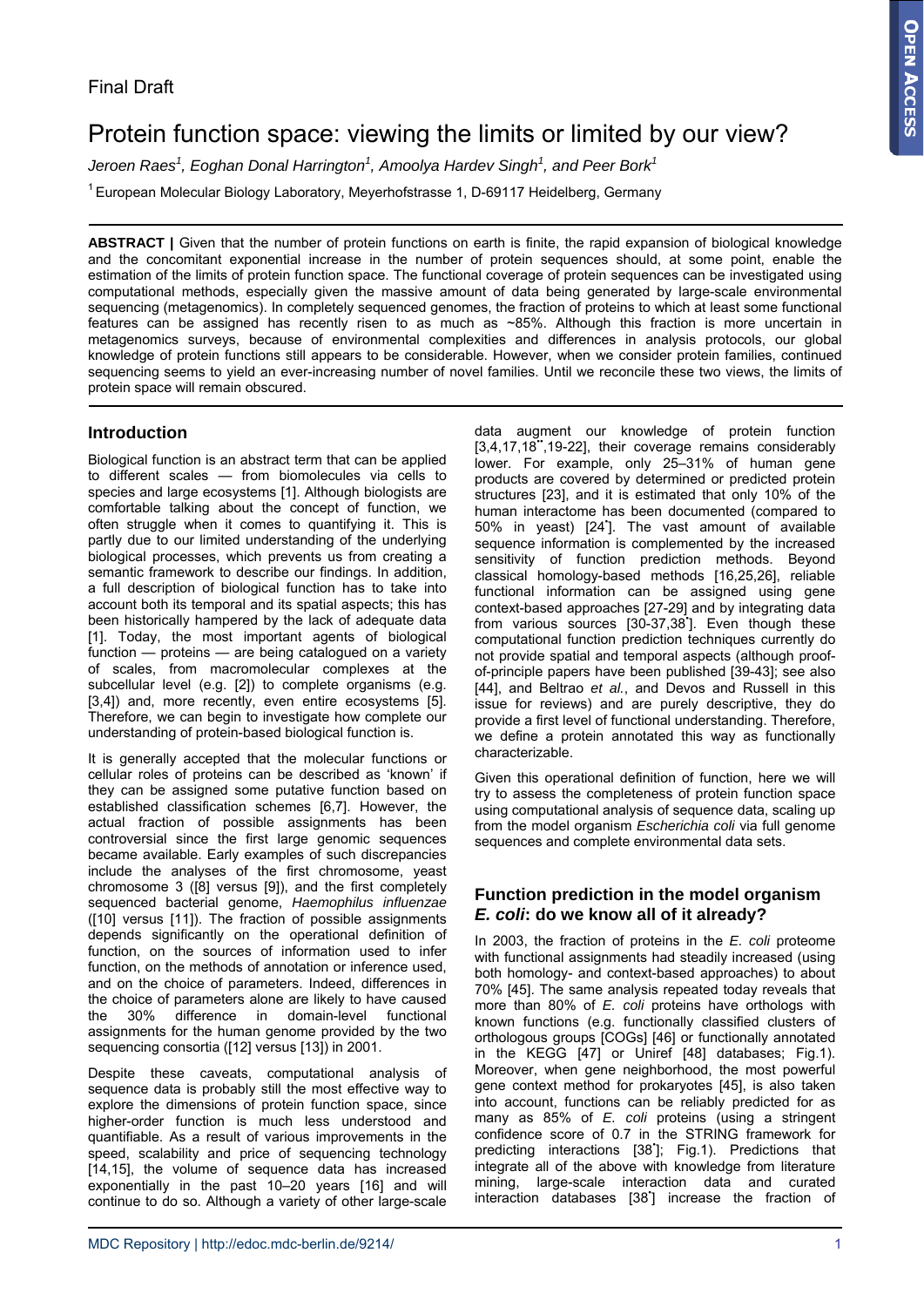functionally characterizable proteins to 96%, suggesting that we currently seem to have at least some clue to the functions of almost all *E. coli* proteins. Although the annotations might contain some erroneous predictions, it seems that there is not much more to be discovered at this low-level resolution of functional description (as is currently standard in genome annotation).

#### **Function prediction in completely sequenced genomes: whereas the vast majority of proteins can be characterized, novel unknown families continue to be discovered**

As *E. coli* is one of the best-studied model organisms, a more unbiased estimate of our functional knowledge can be obtained by performing similar predictions on all completely sequenced genomes to date (we used 373 genomes as included in the STRING 7 release; Fig.1). As expected, the fraction of functional predictions averaged for all genomes is lower than for *E. coli*. However, 73% of the gene products in the average genome are functionally characterizable by homology alone and integrating other prediction methods increases this fraction to an average of 85% (Fig.1). Archaebacteria are on the low end of this scale as they are generally less characterized, but some smaller bacteria outperform even *E. coli* (Fig.1). Regardless of outliers in both directions, we roughly know at least some aspect of the function of an overwhelming majority of proteins in sequenced genomes. This view is seemingly in sharp contrast to the rate of discovery of novel families and associated protein folds that accompanies newly sequenced complete genomes. For example, Marsden et al. [49<sup>\*</sup>] recently repeated a protein family cluster analysis originally performed by Kunin *et al.* [50] and showed that the number of novel gene families keeps growing linearly over time. Despite the large fraction of gene products in each newly sequenced genome for which functions can be assigned, the number of small novel families appears endless, suggesting that we are nowhere near the limits of protein function space.

#### **Towards all proteins on earth: using environmental sequence data**

It could be argued that the current set of completely sequenced genomes is still biased — in eukaryotes, towards (usually) fast-evolving model organisms and, in prokaryotes, towards medically relevant strains (often with small genomes). Furthermore, prokaryotic species usually need to be grown in culture before sequencing, which is only possible for 1% of all species [51,52]. This has led to the current situation, in which fully sequenced microbial genomes represent only a miniscule fraction of all extant microbial species. There has been recent hope, however, that such biases might disappear in the near future as a result of direct large-scale environmental sequencing. The massive random shotgun sequencing of entire ecosystems, pioneered by Venter *et al.* [53] and Tyson *et al.* [54], has provided the first large-scale glimpse of the protein space of uncultured organisms and entire communities of species. Since then, several additional large-scale environmental sequencing (metagenomics) studies have been published [55-59,60••,61,62,63•]. These studies not only reveal astonishing insights into

species diversity in different environments, but also are impressive just for their sheer magnitude (Fig.2) and the associated potential functional information. For instance, when the Sargasso Sea data set was released in 2004, it almost doubled the size of public protein databases [64]. Indeed, the published studies in three years of metagenomics sequencing to date have yielded a total of about four times the number of open reading frames (ORFs) produced by all genome sequencing projects (including the human genome) in their twelve years of existence (Fig.2). Moreover, given that there are currently at least 50 metagenomics projects with increasing sequence output in the pipeline [65<sup>\*</sup>] and that sequencing costs continue to decrease rapidly, the associated data accumulation still appears to be in an early phase of steep exponential growth.

#### **Estimating novelty in environments: how to compare apples and oranges?**

To estimate the impact of metagenomics sequencing on our views of protein function space, we will first try to quantify the amount of associated novelty. In absolute terms, this number is overwhelming. Based on the numbers extracted from the original reports (defining novelty as an unassignable function; Table 1), these projects have yielded almost a million 'novel' proteins so far. In relative terms, however, the fraction of reported novelty varies greatly among samples, ranging from 50% in the metagenome of communities living on deep-sea whale carcasses ('whale falls') to 75% in the mouse gut (note that most of the latter is probably due to a high fraction of data from pyrosequencing, resulting in numerous short reads of ~75 bp, compared to ~700– 800 bp reads coming from classical Sanger sequencing [61]). In general, short unannotated shotgun data negatively impact homology-based function prediction as they might decrease the significance of pairwise similarities because of added noise [66]. This resembles the situation in the 1990s, when growing databases and the accompanying lower sensitivity of homology-based function prediction methods were compensated by better methods and more experimentally characterized proteins [25].

The degree of functional annotation and its variation among samples can be attributed to several factors, such as distinct phylogenetic [67] and functional [60<sup>\*</sup>] complexity between environments, as well as different sampling protocols. Nevertheless, differences in annotation processes alone make direct comparisons between studies difficult. For example, the eight largescale metagenomics studies published since 2004 (Table 1) use four assembly methods, six distinct methods of ORF calling, two distinct methods of function prediction, and almost twenty different sequence and function databases (Table 1), not to mention a plethora of different cutoffs and parameters (data not shown).

When a simple but uniform measure based on gene family clustering is used to roughly estimate the novelty yield per sample (i.e. the number of previously unseen gene families per ORF sequenced; Fig.3), clear differences can still be observed. Although these could be linked to technical issues, such as sequencing depth (leading to more assembly and larger contigs, which, in turn, improve ORF calling), they could also be due to biological factors, such as ecological complexity (e.g.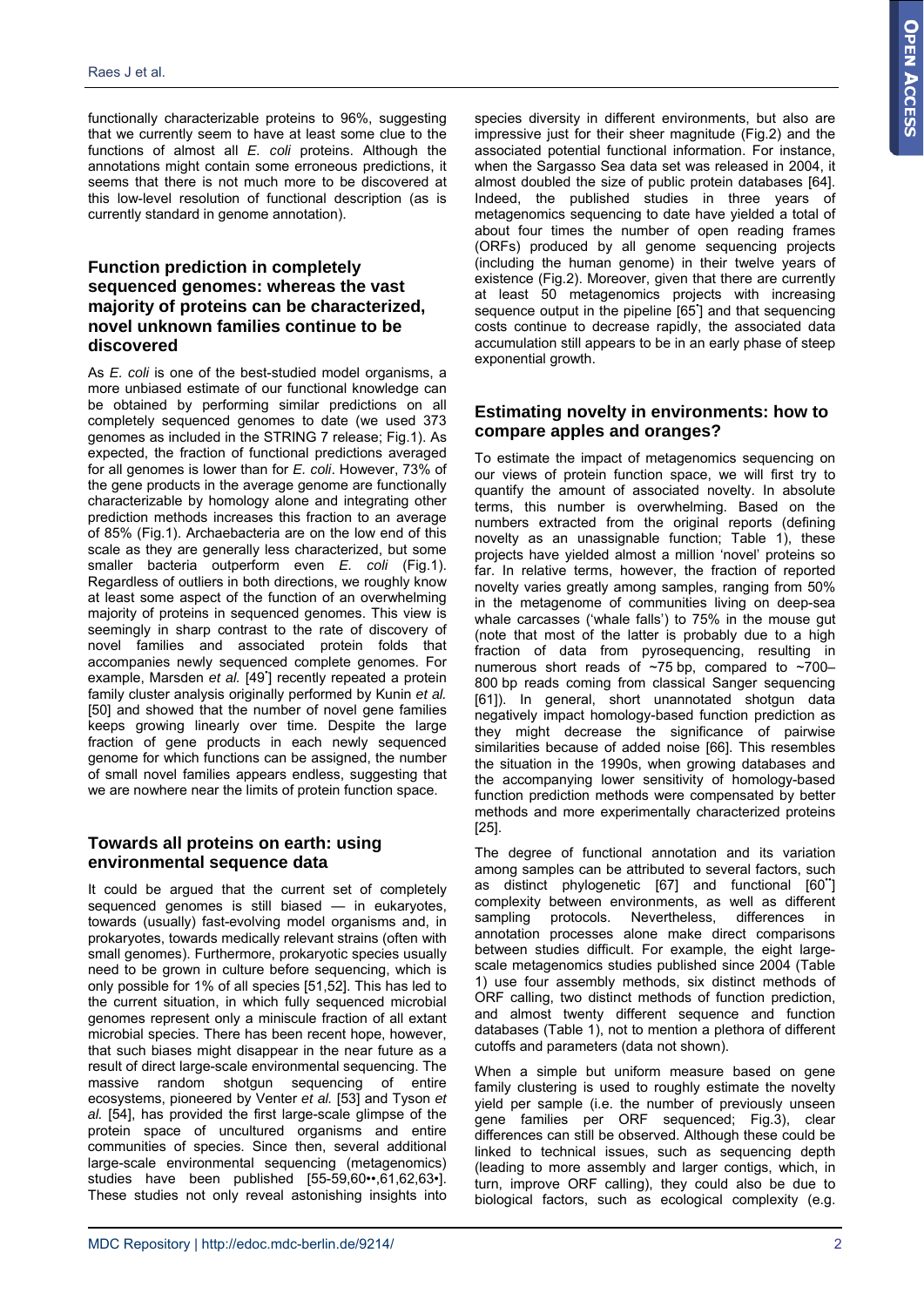most novelty is in functionally complex habitats, such as soil [68]) or average genome size per sample (larger genomes harbor a smaller relative fraction of universal and housekeeping genes, and thus a greater chance of novelty [69,70]; (Fig.3). Indeed, there seems to be a weakly significant positive correlation between the effective genome size (EGS) and the potential for novelty (Spearmans rho = 1,  $p = 0.08$ ; Fig.3). These results suggest the possibility of maximizing the amount of novelty yielded by selecting specific environments for sequencing.

#### **Unannotated ORFs: technical limits or limited knowledge?**

Although an estimate of the unknown biology on earth is intellectually appealing, the sequences of novel ORFs alone tell us little of their function and role in the environment. Directed community approaches for systematic large-scale experimental protein characterization must follow, as has already been proposed and initiated for genome annotation and structural proteomics [71-73]. Without them, functional annotation of novel proteins or families by prediction alone is difficult. Indeed, given this wealth of novel proteins, detailed analysis of metagenomics sequencing has thus far yielded few discoveries of truly novel functions. Two exceptions come from studies in which metagenomics sequencing enabled the reconstruction of a complete genome. A study of an anaerobic ammonium oxidation (anammox) community dominated by *K. stuttgartiensis* proposed novel candidate genes for hydrazine metabolism and ladderane biosynthesis by combining operon analysis with the reconstruction of metabolic pathways from the genome sequence [59]. Likewise, Garcia Martin *et al.* [56], in their analysis of the reconstructed *A. phosphatis* genome from two wastewater sludge communities, discovered a novel quinol-NAD(P) reductase fusion protein that enabled a fully anaerobic Krebs cycle. In a larger-scale analysis, about 90 novel families from the Global Ocean Survey (GOS) study were attributed a Gene Ontology-based classification through neighborhood and sequence analysis [63• ]. In any case, given the total number of reported novel proteins from currently available metagenomics data (see above), this discovery of 93 novel functions seems disappointingly low.

#### **Function prediction in environmental samples: lots of novelty, but really endless?**

Despite the, in absolute terms, vast amount of novelty in complex metagenomes and the little we can currently do to characterize it, functions seem to be reliably predictable for the majority of proteins. This is possible despite the fragmentary nature of the underlying sequences and the fact that we are using information from biased genome sequences to annotate sequences from an (almost) unbiased sample of natural habitats. Our analyses of the first four samples that had been sequenced [53,54,60••] suggest that, using a combination of homology- and neighborhood-based approaches, functions can be assigned to at least two-thirds of the predicted proteins (Fig.3; ED Harrington *et al.*, unpublished).

To investigate the dependence of function prediction on sequencing depth and to assess the possibility of saturation in functional assignment (given that most widespread protein families are characterized already), we simulated a meta-environment consisting of all sequenced genomes and all four habitats (Fig.4). On the one hand, it appears that protein families containing members previously seen in genome projects are identifiable with relatively little data. On the other hand, uncharacterized 'singletons' are rarely saturating, that is, each genome or environment contains a lot of uncharacterizable ORFs (or ORF fragments). That novel families grow linearly if more ocean samples are added was also a major conclusion of a recent metagenomics ocean survey [63• ], when applying a similar method to that described in [49• ,50]. However, this observed 'novelty', based on the absence of homology to anything we know, could also be inflated by gene fragments that are too short to be recognized or by spurious gene predictions (although stringent criteria were applied in this study  $[63$ ]).

#### **Conclusions**

As with completely sequenced genomes, there seem to be two possible views on functional completeness: first, that we can reliably predict functions for the majority of proteins; or second, that there is a seemingly endless repertoire of specialized families and we cannot predict whether we are approaching the limits of protein function space. Particularly in the field of metagenomics, it is still early to draw conclusions about the dimensions of protein function space on earth, even within the simplistic framework of function used here, until the different analysis pipelines are reconciled, platforms are developed and analysis methodology is improved. So far, bioinformatics research on metagenomics data is still in its infancy, trying to adapt to the overwhelming amount of data [64]. Indeed, the first web-accessible function analysis tools for the non-bioinformatics community have appeared only very recently [74,75] and usually consist of precomputed homology-based predictions. With commonly accepted frameworks and comparative analysis tools, one might be able to revisit the exciting question of where we stand regards our functional knowledge of proteins and arrive at the first realistic estimates of the protein function repertoire on earth.

#### **Acknowledgements**

The authors would like to thank Lars Jensen and the other members of the Bork group for stimulating discussions, and apologize to all colleagues whose work could not be included because of space constraints. This work was supported by the EU 6th Framework Program (GeneFun grant contract number LSHG-CT-2004-503567). EDH is funded by the EC FP6 Marie Curie Fellowship for Early Stage Training (E-STAR) under contract number MEST-CT-2004-504640.

#### **Corresponding Author**

Peer Bork, e-Mail: bork@embl.de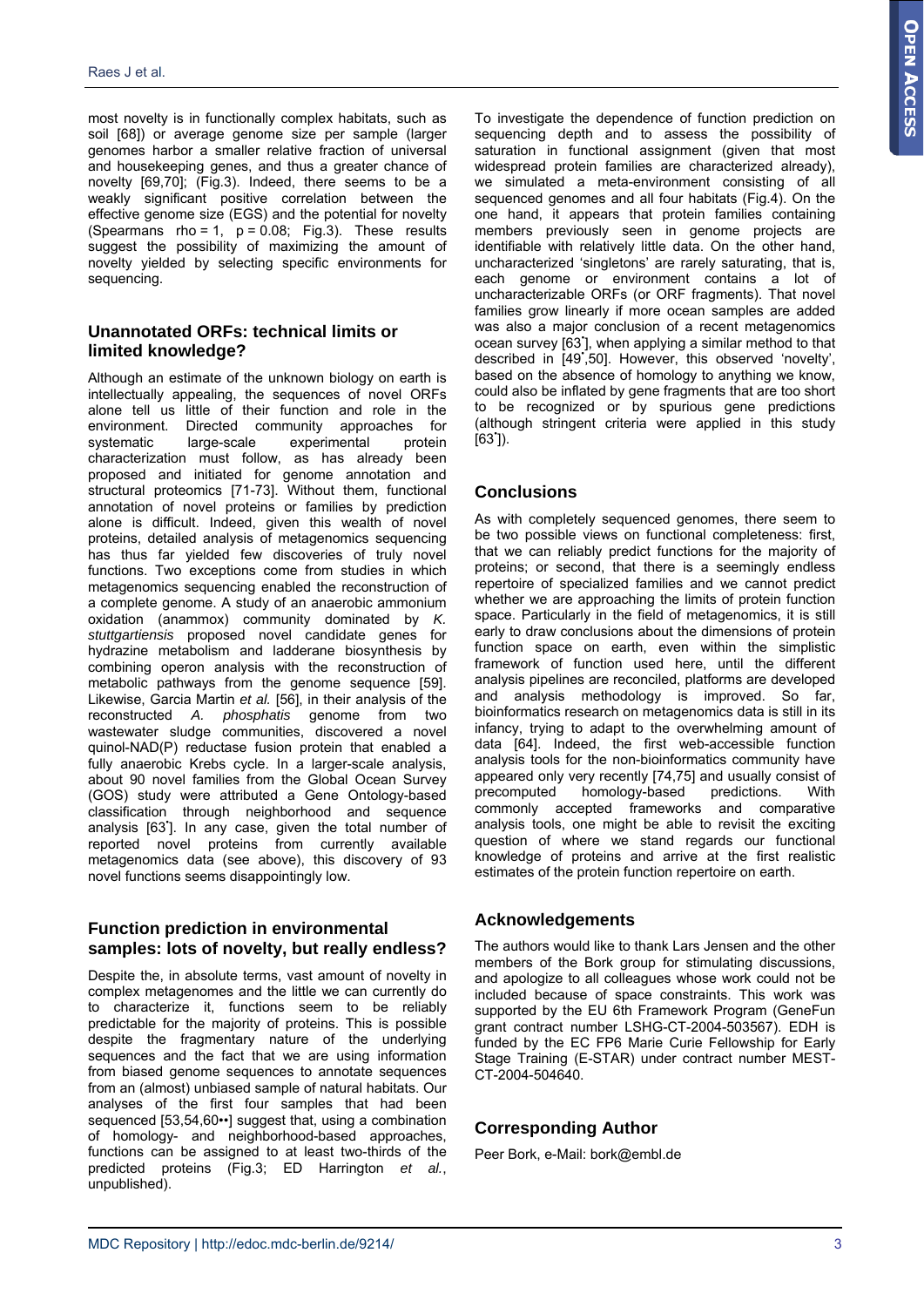#### **References and recommended reading**

Papers of particular interest, published within the period of review, have been highlighted as:

- of special interest
- •• of outstanding interest
- 1. P. Bork, T. Dandekar, Y. Diaz-Lazcoz, F. Eisenhaber, M. Huynen and Y. Yuan, Predicting function: from genes to genomes and back, *J Mol Biol* 283 (1998), pp. 707–725.
- 2. H. Prokisch, C. Scharfe, D.G. Camp II, W. Xiao, L. David, C. Andreoli, M.E. Monroe, R.J. Moore, M.A. Gritsenko and C. Kozany *et al.*, Integrative analysis of the mitochondrial proteome in yeast, *PLoS Biol* 2 (2004), p. e160.
- 3. A.C. Gavin, P. Aloy, P. Grandi, R. Krause, M. Boesche, M. Marzioch, C. Rau, L.J. Jensen, S. Bastuck and B. Dumpelfeld *et al.*, Proteome survey reveals modularity of the yeast cell machinery, *Nature* 440 (2006), pp. 631–636.
- 4. N.J. Krogan, G. Cagney, H. Yu, G. Zhong, X. Guo, A. Ignatchenko, J. Li, S. Pu, N. Datta and A.P. Tikuisis *et al.*, Global landscape of protein complexes in the yeast *Saccharomyces cerevisiae*, *Nature* 440 (2006), pp. 637– 643.
- R.J. Ram, N.C. Verberkmoes, M.P. Thelen, G.W. Tyson, B.J. Baker, R.C. Blake, I.I. Shah, M. Hettich and R.L. Banfield JF, Community proteomics of a natural microbial biofilm, *Science* 308 (2005), pp. 1915–1920.
- 6. M. Ashburner, C.A. Ball, J.A. Blake, D. Botstein, H. Butler, J.M. Cherry, A.P. Davis, K. Dolinski, S.S. Dwight and J.T. Eppig *et al.*, Gene ontology: tool for the unification of biology, *The Gene Ontology Consortium. Nat Genet* 25 (2000), pp. 25–29.
- 7. C.A. Ouzounis, R.M. Coulson, A.J. Enright, V. Kunin and J.B. Pereira-Leal, Classification schemes for protein structure and function, *Nat Rev Genet* 4 (2003), pp. 508– 519.
- 8. S.G. Oliver, Q.J. van der Aart, M.L. Agostoni-Carbone, M. Aigle, L. Alberghina, D. Alexandraki, G. Antoine, R. Anwar, J.P. Ballesta and P. Benit *et al.*, The complete DNA sequence of yeast chromosome III, *Nature* 357 (1992), pp. 38–46.
- 9. P. Bork, C. Ouzounis, C. Sander, M. Scharf, R. Schneider and E. Sonnhammer, Comprehensive sequence analysis of the 182 predicted open reading frames of yeast chromosome III, *Protein Sci* 1 (1992), pp. 1677–1690.
- 10. R.D. Fleischmann, M.D. Adams, O. White, R.A. Clayton, E.F. Kirkness, A.R. Kerlavage, C.J. Bult, J.F. Tomb, B.A. Dougherty and J.M. Merrick *et al.*, Whole-genome random sequencing and assembly of *Haemophilus influenzae* Rd, *Science* 269 (1995), pp. 496–512.
- 11. G. Casari, M.A. Andrade, P. Bork, J. Boyle, A. Daruvar, C. Ouzounis, R. Schneider, J. Tamames, A. Valencia and C. Sander, Challenging times for bioinformatics, *Nature* 376 (1995), pp. 647–648.
- 12. E.S. Lander, L.M. Linton, B. Birren, C. Nusbaum, M.C. Zody, J. Baldwin, K. Devon, K. Dewar, M. Doyle and W. FitzHugh *et al.*, Initial sequencing and analysis of the human genome, *Nature* 409 (2001), pp. 860–921.
- 13. J.C. Venter, M.D. Adams, E.W. Myers, P.W. Li, R.J. Mural, G.G. Sutton, H.O. Smith, M. Yandell, C.A. Evans and R.A. Holt *et al.*, The sequence of the human genome, *Science* 291 (2001), pp. 1304–1351.
- 14. H. Bayley, Sequencing single molecules of DNA, *Curr Opin Chem Biol* 10 (2006), pp. 628–637.
- 15. M.L. Metzker, Emerging technologies in DNA sequencing, *Genome Res* 15 (2005), pp. 1767–1776.
- 16. M. Kanehisa and P. Bork, Bioinformatics in the postsequence era, *Nat Genet* 33 (suppl) (2003), pp. 305–310.
- 17. J.M. Chandonia and S.E. Brenner, The impact of structural genomics: expectations and outcomes, *Science* 311 (2006), pp. 347–351.
- 18. ••S.R. Collins, K.M. Miller, N.L. Maas, A. Roguev, J. Fillingham, C.S. Chu, M. Schuldiner, M. Gebbia, J. Recht and M. Shales *et al.*, Functional dissection of protein complexes involved in yeast chromosome biology using a genetic interaction map, *Nature* 446 (2007), pp. 806–810.

An intriguing approach to distinguish functional interactions between proteins from genetic interactions between the underlying genes

- 19. W.K. Huh, J.V. Falvo, L.C. Gerke, A.S. Carroll, R.W. Howson, J.S. Weissman and E.K. O'Shea, Global analysis of protein localization in budding yeast, *Nature* 425 (2003), pp. 686–691.
- 20. B. Neumann, M. Held, U. Liebel, H. Erfle, P. Rogers, R. Pepperkok and J. Ellenberg, High-throughput RNAi screening by time-lapse imaging of live human cells, *Nat Methods* 3 (2006), pp. 385–390.
- 21. J.F. Rual, K. Venkatesan, T. Hao, T. Hirozane-Kishikawa, A. Dricot, N. Li, G.F. Berriz, F.D. Gibbons, M. Dreze and N. Ayivi-Guedehoussou *et al.*, Towards a proteome-scale map of the human protein-protein interaction network, *Nature* 437 (2005), pp. 1173–1178.
- 22. U. Stelzl, U. Worm, M. Lalowski, C. Haenig, F.H. Brembeck, H. Goehler, M. Stroedicke, M. Zenkner, A. Schoenherr and S. Koeppen *et al.*, A human protein-protein interaction network: a resource for annotating the proteome, *Cell* 122 (2005), pp. 957–968.
- 23. L. Xie and P.E. Bourne, Functional coverage of the human genome by existing structures, structural genomics targets, and homology models, *PLoS Comput Biol* 1 (2005), p. e31.
- 24. G.T. Hart, A.K. Ramani and E.M. Marcotte, How complete are current yeast and human protein-interaction networks?, *Genome Biol* 7 (2006), p. 120.

An interesting study that poses a similar question to this review, but focused on the level of interactions.

- 25. P. Bork and E.V. Koonin, Predicting functions from protein sequences–where are the bottlenecks?, *Nat Genet* 18 (1998), pp. 313–318.
- 26. E.V. Koonin, R.L. Tatusov and M.Y. Galperin, Beyond complete genomes: from sequence to structure and function, *Curr Opin Struct Biol* 8 (1998), pp. 355–363.
- 27. J.A. Eisen, Phylogenomics: improving functional predictions for uncharacterized genes by evolutionary analysis, *Genome Res* 8 (1998), pp. 163–167.
- 28. M. Huynen, B. Snel, W. Lathe III and P. Bork, Predicting protein function by genomic context: quantitative evaluation and qualitative inferences, *Genome Res* 10 (2000), pp. 1204–1210.
- 29. R.T. van der Heijden, B. Snel, V. van Noort and M.A. Huynen, Orthology prediction at scalable resolution by phylogenetic tree analysis, *BMC Bioinformatics* 8 (2007), p. 83.
- 30. E.M. Marcotte, M. Pellegrini, M.J. Thompson, T.O. Yeates and D. Eisenberg, A combined algorithm for genome-wide prediction of protein function, *Nature* 402 (1999), pp. 83–86.
- 31. M.A. Huynen, C.A. Spronk, T. Gabaldon and B. Snel, Combining data from genomes, Y2H and 3D structure indicates that BolA is a reductase interacting with a glutaredoxin, *FEBS Lett* 579 (2005), pp. 591–596.
- 32. W. Zhong and P.W. Sternberg, Genome-wide prediction of *C. elegans* genetic interactions, *Science* 311 (2006), pp. 1481–1484.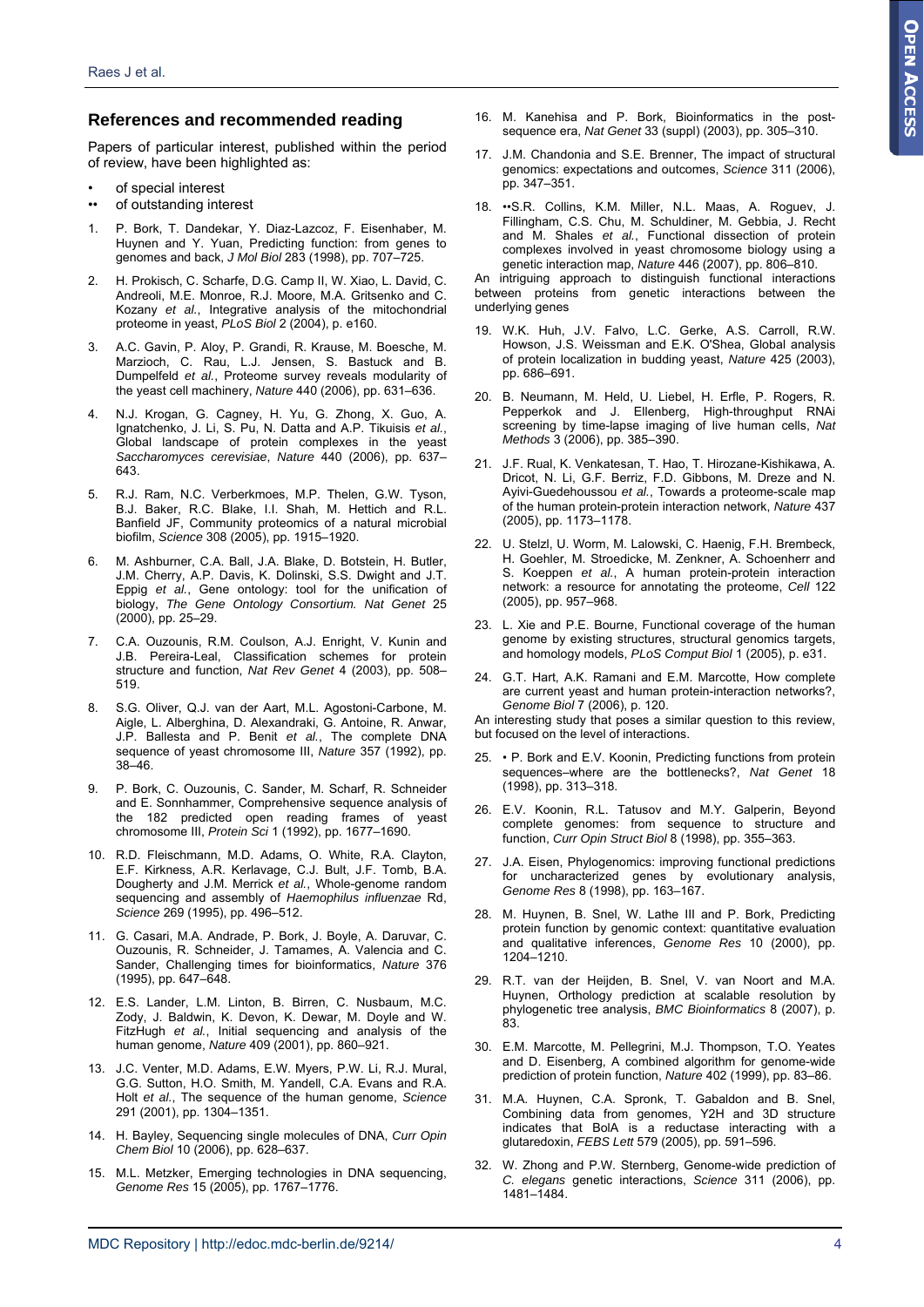- 33. I. Friedberg, Automated protein function prediction–the genomic challenge, *Brief Bioinform* 7 (2006), pp. 225–242.
- 34. T. Hulsen, M.A. Huynen, J. de Vlieg and P.M. Groenen, Benchmarking ortholog identification methods using functional genomics data, *Genome Biol* 7 (2006), p. R31.
- 35. S. Bandyopadhyay, R. Sharan and T. Ideker, Systematic identification of functional orthologs based on protein network comparison, *Genome Res* 16 (2006), pp. 428–435.
- 36. N. Krishnamurthy, D.P. Brown, D. Kirshner and K. Sjolander, PhyloFacts: an online structural phylogenomic encyclopedia for protein functional and structural classification, *Genome Biol* 7 (2006), p. R83.
- 37. J.D. Watson, S. Sanderson, A. Ezersky, A. Savchenko, A. Edwards, C. Orengo, A. Joachimiak, R.A. Laskowski and J.M. Thornton, Towards fully automated structure-based function prediction in structural genomics: a case study, *J Mol Biol* 367 (2007), pp. 1511–1522.
- 38. C. von Mering, L.J. Jensen, M. Kuhn, S. Chaffron, T. Doerks, B. Kruger, B. Snel and P. Bork, STRING 7–recent developments in the integration and prediction of protein interactions, *Nucleic Acids Res* 35 (2007), pp. D358–D362.

The STRING database combines an up-to-date orthologous group (OG) resource (~43 000 OGs from 373 organisms in STRING 7 versus ~10 000 OGs from 73 organisms provided by the NCBI [May 2007]) with integrated functional annotation. It is therefore well suited for metagenome annotation and the study of functional completeness.

- 39. M.N. Arbeitman, E.E. Furlong, F. Imam, E. Johnson, B.H. Null, B.S. Baker, M.A. Krasnow, M.P. Scott, R.W. Davis and K.P. White, Gene expression during the life cycle of *Drosophila melanogaster*, *Science* 297 (2002), pp. 2270– 2275.
- 40. U. de Lichtenberg, L.J. Jensen, S. Brunak and P. Bork, Dynamic complex formation during the yeast cell cycle, *Science* 307 (2005), pp. 724–727.
- 41. M.L. Dequeant, E. Glynn, K. Gaudenz, M. Wahl, J. Chen, A. Mushegian and O. Pourquie, A complex oscillating network of signaling genes underlies the mouse segmentation clock, *Science* 314 (2006), pp. 1595–1598.
- 42. L.J. Jensen, T.S. Jensen, U. de Lichtenberg, S. Brunak and P. Bork, Co-evolution of transcriptional and posttranslational cell-cycle regulation, *Nature* 443 (2006), pp. 594–597.
- 43. S.D. Hooper, S. Boue, R. Krause, L.J. Jensen, C.E. Mason, M. Ghanim, K.P. White, E.E. Furlong and P. Bork, Identification of tightly regulated groups of genes during *Drosophila melanogaster* embryogenesis, *Mol Syst Biol* 3 (2007), p. 72.
- 44. P. Bork and L. Serrano, Towards cellular systems in 4D, *Cell* 121 (2005), pp. 507–509.
- 45. M.A. Huynen, B. Snel, C. von Mering and P. Bork, Function prediction and protein networks, *Curr Opin Cell Biol* 15 (2003), pp. 191–198.
- 46. R.L. Tatusov, N.D. Fedorova, J.D. Jackson, A.R. Jacobs, B. Kiryutin, E.V. Koonin, D.M. Krylov, R. Mazumder, S.L. Mekhedov and A.N. Nikolskaya *et al.*, The COG database: an updated version includes eukaryotes, *BMC Bioinformatics* 4 (2003), p. 41.
- 47. M. Kanehisa, S. Goto, M. Hattori, K.F. Aoki-Kinoshita, M. Itoh, S. Kawashima, T. Katayama, M. Araki and M. Hirakawa, From genomics to chemical genomics: new developments in KEGG, *Nucleic Acids Res* 34 (2006), pp. D354–D357.
- 48. B.E. Suzek, H. Huang, P. McGarvey, R. Mazumder and C.H. Wu, UniRef: comprehensive and non-redundant uniprot reference clusters, *Bioinformatics* (2007).

49. R.L. Marsden, D. Lee, M. Maibaum, C. Yeats and C.A. Orengo, Comprehensive genome analysis of 203 genomes provides structural genomics with new insights into protein family space, *Nucleic Acids Res* 34 (2006), pp. 1066–1080.

An update of the Kunin *et al.* [50] study, showing that protein space still grows with each added genome.

- 50. V. Kunin, I. Cases, A.J. Enright, V. de Lorenzo and C.A. Ouzounis, Myriads of protein families, and still counting, *Genome Biol* 4 (2003), p. 401.
- 51. J.T. Staley and A. Konopka, Measurement of *in situ* activities of nonphotosynthetic microorganisms in aquatic and terrestrial habitats, *Annu Rev Microbiol* 39 (1985), pp. 321–346.
- 52. P. Hugenholtz, Exploring prokaryotic diversity in the genomic era, *Genome Biol* 3 (2002) REVIEWS0003.
- 53. J.C. Venter, K. Remington, J.F. Heidelberg, A.L. Halpern, D. Rusch, J.A. Eisen, D. Wu, I. Paulsen, K.E. Nelson and W. Nelson *et al.*, Environmental genome shotgun sequencing of the Sargasso Sea, *Science* 304 (2004), pp. 66–74.
- 54. G.W. Tyson, J. Chapman, P. Hugenholtz, E.E. Allen, R.J. Ram, P.M. Richardson, V.V. Solovyev, E.M. Rubin, D.S. Rokhsar and J.F. Banfield, Community structure and metabolism through reconstruction of microbial genomes from the environment, *Nature* 428 (2004), pp. 37–43.
- 55. E.F. DeLong, C.M. Preston, T. Mincer, V. Rich, S.J. Hallam, N.U. Frigaard, A. Martinez, M.B. Sullivan, R. Edwards and B.R. Brito *et al.*, Community genomics among stratified microbial assemblages in the ocean's interior, *Science* 311 (2006), pp. 496–503.
- 56. H. Garcia Martin, N. Ivanova, V. Kunin, F. Warnecke, K.W. Barry, A.C. McHardy, C. Yeates, S. He, A.A. Salamov and E. Szeto *et al.*, Metagenomic analysis of two enhanced biological phosphorus removal (EBPR) sludge communities, *Nat Biotechnol* 24 (2006), pp. 1263–1269.
- 57. S.R. Gill, M. Pop, R.T. Deboy, P.B. Eckburg, P.J. Turnbaugh, B.S. Samuel, J.I. Gordon, D.A. Relman, C.M. Fraser-Liggett and K.E. Nelson, Metagenomic analysis of the human distal gut microbiome, *Science* 312 (2006), pp. 1355–1359.
- 58. S.J. Hallam, N. Putnam, C.M. Preston, J.C. Detter, D. Rokhsar, P.M. Richardson and E.F. DeLong, Reverse methanogenesis: testing the hypothesis with environmental genomics, *Science* 305 (2004), pp. 1457–1462.
- 59. M. Strous, E. Pelletier, S. Mangenot, T. Rattei, A. Lehner, M.W. Taylor, M. Horn, H. Daims, D. Bartol-Mavel and P. Wincker *et al.*, Deciphering the evolution and metabolism of an anammox bacterium from a community genome, *Nature* 440 (2006), pp. 790–794.
- 60. S.G. Tringe, C. von Mering, A. Kobayashi, A.A. Salamov, K. Chen, H.W. Chang, M. Podar, J.M. Short, E.J. Mathur and J.C. Detter *et al.*, Comparative metagenomics of microbial communities, *Science* 308 (2005), pp. 554–557.

The first large-scale paper comparing the protein content of different environments.

- 61. P.J. Turnbaugh, R.E. Ley, M.A. Mahowald, V. Magrini, E.R. Mardis and J.I. Gordon, An obesity-associated gut microbiome with increased capacity for energy harvest, *Nature* 444 (2006), pp. 1027–1031.
- 62. D.B. Rusch, A.L. Halpern, G. Sutton, K.B. Heidelberg, S. Williamson, S. Yooseph, D. Wu, J.A. Eisen, J.M. Hoffman and K. Remington *et al.*, The Sorcerer II Global Ocean Sampling Expedition: Northwest Atlantic through Eastern Tropical Pacific, *PLoS Biol* 5 (2007), p. e77.
- 63. S. Yooseph, G. Sutton, D.B. Rusch, A.L. Halpern, S.J. Williamson, K. Remington, J.A. Eisen, K.B. Heidelberg, G. Manning and W. Li *et al.*, The Sorcerer II Global Ocean Sampling Expedition: expanding the universe of protein families, *PLoS Biol* 5 (2007), p. e16.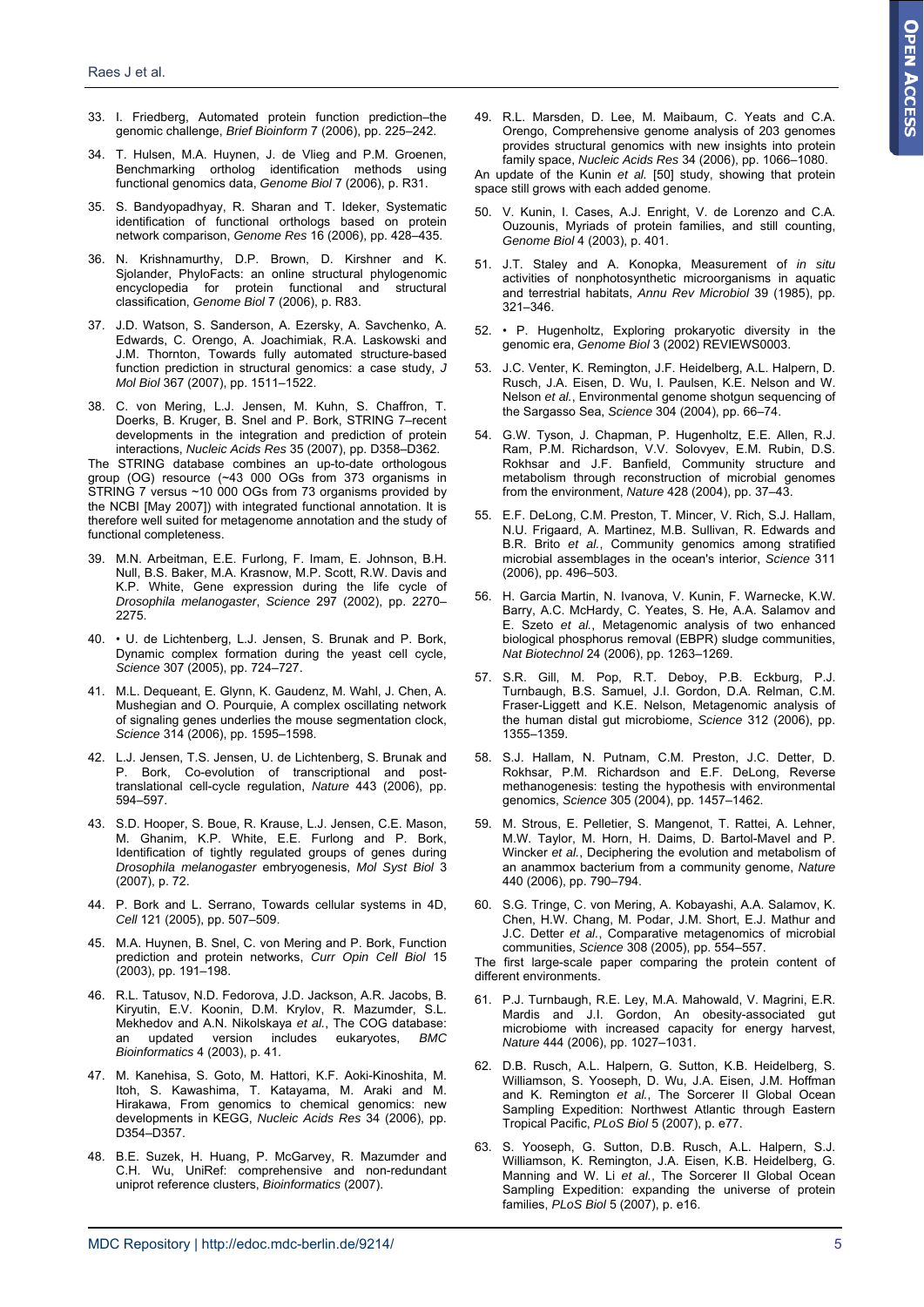This study surprisingly shows a still linear increase in the number of protein families, even after adding six million proteins to the known combined proteome.

- 64. ••M.Y. Galperin, Metagenomics: from acid mine to shining sea, *Environ Microbiol* 6 (2004), pp. 543–545.
- 65. K. Liolios, N. Tavernarakis, P. Hugenholtz and N.C. Kyrpides, The Genomes On Line Database (GOLD) v.2: a monitor of genome projects worldwide, *Nucleic Acids Res* 34 (2006), pp. D332–D334.

A valuable resource that keeps a finger on the pulse of sequencing projects.

- 66. M.L. Tress, D. Cozzetto, A. Tramontano and A. Valencia, An analysis of the Sargasso Sea resource and the consequences for database composition, *BMC Bioinformatics* 7 (2006), p. 213.
- 67. C. von Mering, P. Hugenholtz, J. Raes, S.G. Tringe, T. Doerks, L.J. Jensen, N. Ward and P. Bork, Quantitative phylogenetic assessment of microbial communities in diverse environments, *Science* 315 (2007), pp. 1126–1130.
- 68. R. Daniel, The metagenomics of soil, *Nat Rev Microbiol* 3 (2005), pp. 470–478.
- 69. J. Raes, J.O. Korbel, M.J. Lercher, C. von Mering and P. Bork, Prediction of effective genome size in metagenomic samples, *Genome Biol* 8 (2007), p. R10.
- 70. E. van Nimwegen, Scaling laws in the functional content of genomes, *Trends Genet* 19 (2003), pp. 479–484.
- 71. P.D. Karp, Call for an enzyme genomics initiative, *Genome Biol* 5 (2004), p. 401.
- 72. R.J. Roberts, Identifying protein function–a call for community action, *PLoS Biol* 2 (2004), p. E42.
- 73. A.F. Yakunin, A.A. Yee, A. Savchenko, A.M. Edwards and C.H. Arrowsmith, Structural proteomics: a tool for genome annotation, *Curr Opin Chem Biol* 8 (2004), pp. 42–48.
- 74. V.M. Markowitz, N. Ivanova, K. Palaniappan, E. Szeto, F. Korzeniewski, A. Lykidis, I. Anderson, K. Mavromatis, V. Kunin and H. Garcia Martin *et al.*, An experimental metagenome data management and analysis system, *Bioinformatics* 22 (2006), pp. e359–e367.
- 75. R. Seshadri, S.A. Kravitz, L. Smarr, P. Gilna and M. Frazier, CAMERA: a community resource for metagenomics, *PLoS Biol* 5 (2007), p. e75.
- 76. S. Van Dongen, Graph Clustering by Flow Simulation, University of Utrecht (2000).
- 77. F.E. Angly, B. Felts, M. Breitbart, P. Salamon, R.A. Edwards, C. Carlson, A.M. Chan, M. Haynes, S. Kelley and H. Liu *et al.*, The marine viromes of four oceanic regions, *PLoS Biol* 4 (2007), p. e368.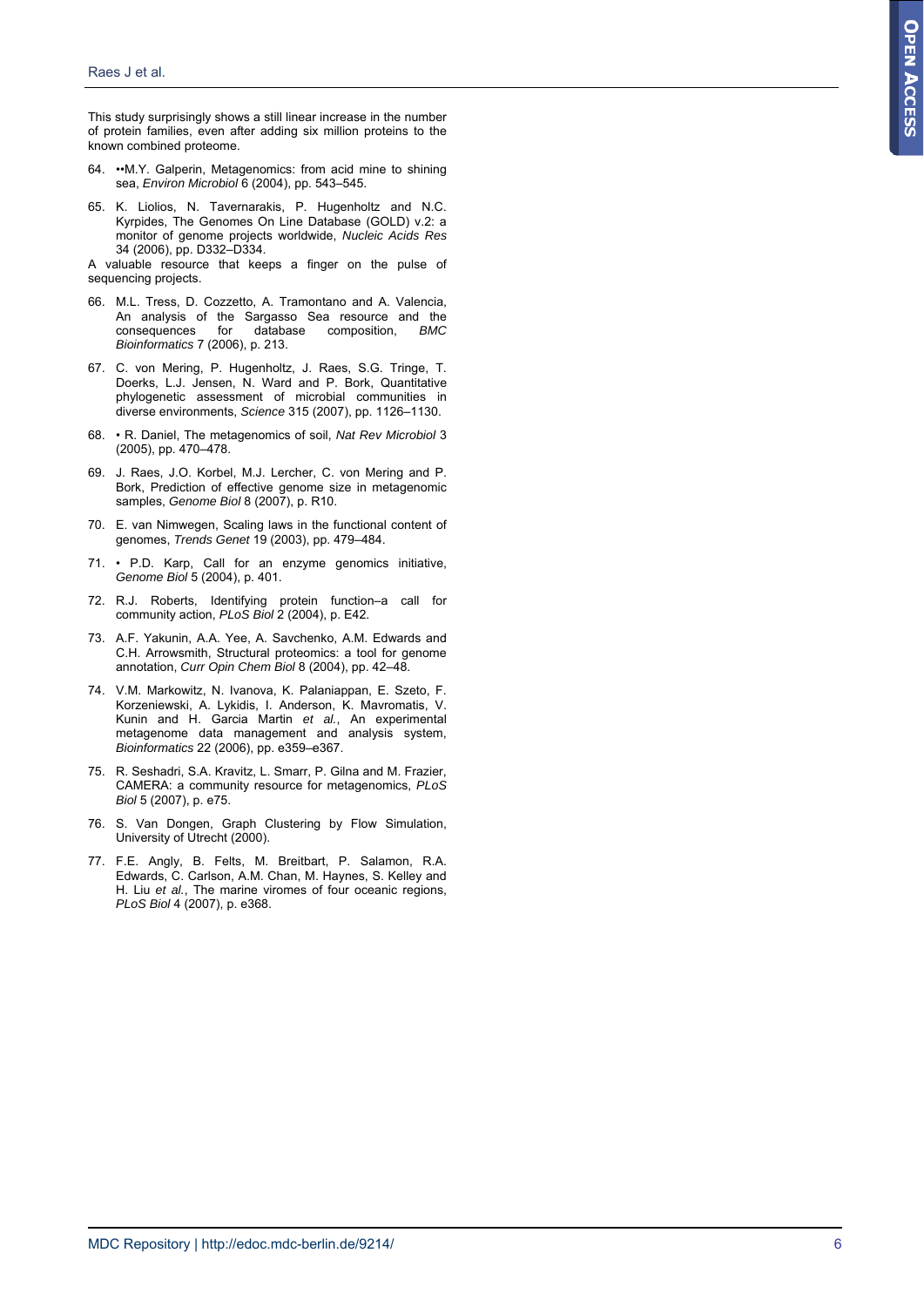

**Figure 1.** Assessment of novelty in fully sequenced genomes by computational methods. Our knowledge of function space is unevenly spread across the tree of life. The 338 prokaryotic genomes in the STRING database (version 7) were classified according to the proportion of proteins for which some inference of function is possible using three different criteria. Using simple homology, we considered functional inference possible for a protein if it can be mapped to a KEGG pathway, a characterized COG or a UniRef90 cluster. We then added neighborhood evidence with a score greater than 0.7 from the STRING database to infer function for those proteins in the same neighborhood as those characterized by homology. Similarly, we added all combined evidence from STRING to infer function for the remaining proteins.



**Figure 2.** Number of ORFs generated by genome sequencing projects (red: bacteria, orange: eukaryotic) and metagenomics projects (light green: microbial, dark green: viral). Data were taken from the GOLD database [65• ].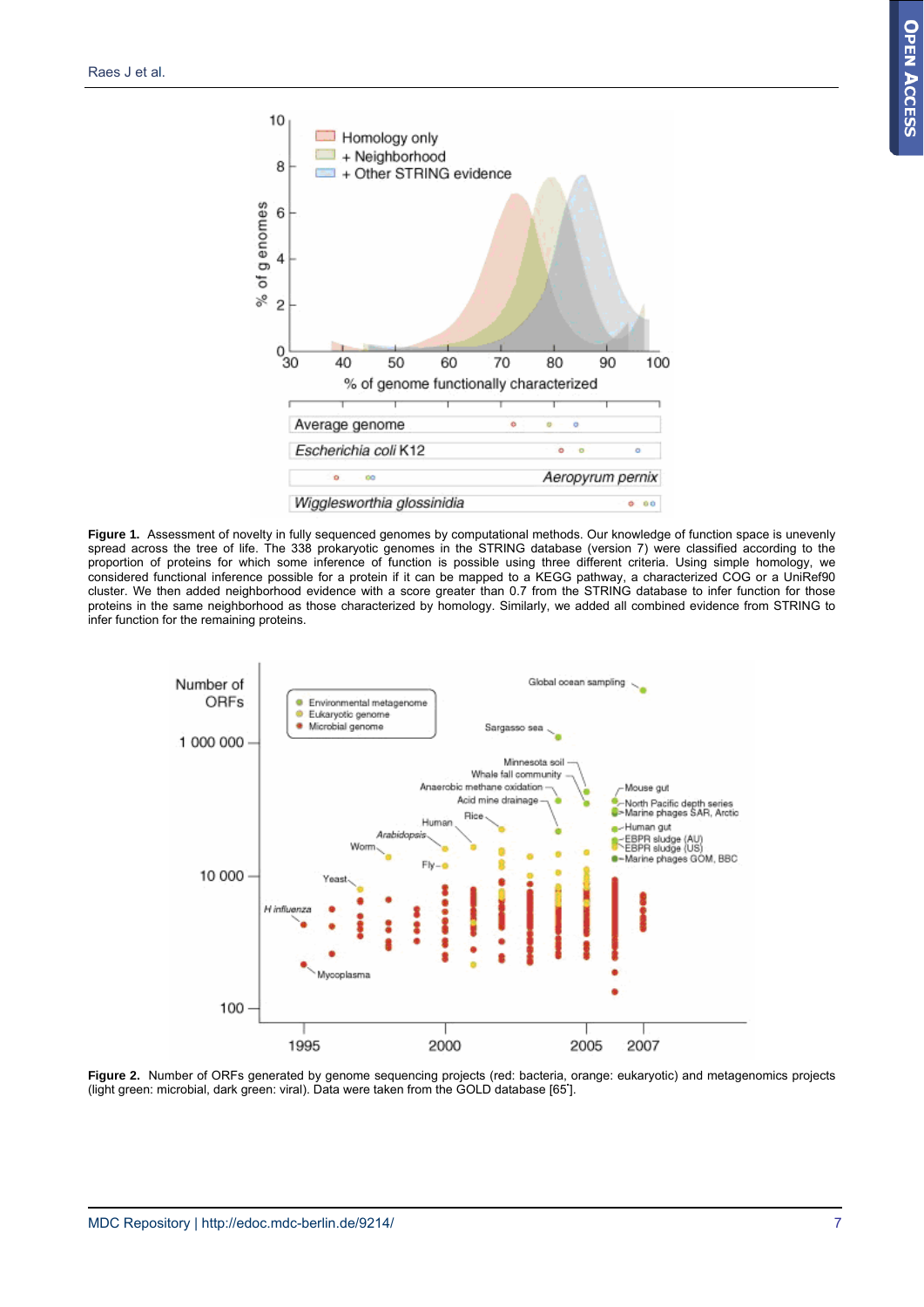

**Figure 3.** Analysis of novelty in metagenomics samples based on family clustering of the predicted proteins of four samples (Sargasso Sea [SEA], whale-fall [WF], acid mine drainage [AMD], Minnesota soil [SOIL]) and the predicted proteins of complete genomes in the STRING database (version 6.3; clustering performed with MCL [76] at I = 1.1, BLAST bit score > 60). The insert shows the number of previously unseen gene families (i.e. those without a member within the STRING database) per unique ORF sequenced — an estimate of the number of novel proteins discovered when compared to known genomes. The main figure shows the correlation between this<br>measure and the EGS of each sample. This relationship fits a power law (y = 1.51 + 128.70x<sup>3.63</sup>



**Figure 4.** Analysis of gene family and singleton enrichment when sampling random proteins (with replacement) from four metagenomics data sets and the proteomes of fully sequenced genomes. Green, previously seen gene families (see Fig.3 for details); black, singletons (uncharacterizable ORFs).